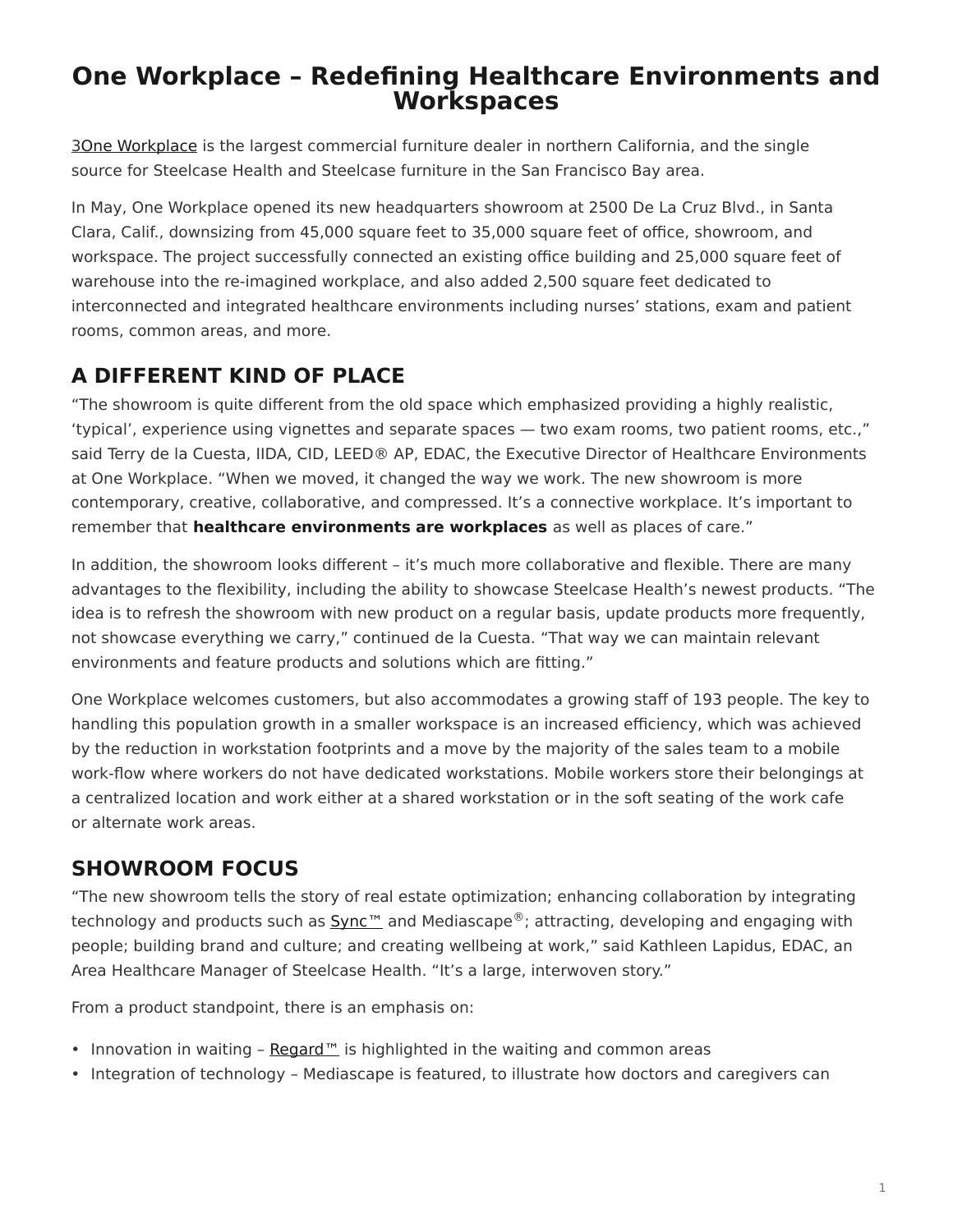provide education

• Inclusion of **[Empath™](https://www.steelcase.com/products/patient-bariatric-chairs/empath/)** in multiple settings in the showroom

"While each product has an original intent when introduced, Steelcase Health continues to innovate their products past their initial introduction, refining products to meet market needs. Steelcase Health also can customize products if it's what's needed to make the solution a perfect fit," said Bethany Sadler, Senior Designer of Healthcare Environments at One Workplace.

"Regard is a perfect example of being nimble," said Sadler. "It's not only used in the healthcare environments portion of the showroom, but overflows into other areas — Regard is becoming a meeting place, people are working on it, sitting at tables, plugging-in, using the ottomans. It's difficult to describe how many Regard configurations are possible without showcasing them as we have done in the showroom. There are 10 configurations with the ability to literally accommodate 25+ people."

"In healthcare environments, people are picky," said Sadler. "They want choices to accommodate their desire for comfort. But more than that, they don't want any downtime. Regard enables them to select different postures and plug in their technology easily."

#### **THE REACTION**

"Our old showroom is a tough act to follow — it was much larger and showcased everything. But people didn't know what to expect. This showroom tells an entirely different story — it's interactive, integrated and holistic. People don't just walk through, they sit down and stay awhile," de la Cuesta said .

"Customers are seeing spaces they didn't see before, such as telemedicine, consultation spaces, and the integration of technology beyond touch-down spaces," said Lapidus. "People have followed up after touring and want to see it again to get more specific info about a product. There's just so much to take in — and it's quite the experience."

### **IT MATTERS**

To gain even greater insight into the design philosophy behind One Workplace, here are two great reads: [a case study by](https://studioblitz.com/work/one-workplace/) Design Blitz, the [a](http://www.interiordesign.net/article/565256-Do_the_Math_Blitz_Makes_One_Workplace_Two.php?intref=sr)rchitectural firm which helped create the showroom, and a [review by](http://www.interiordesign.net/article/565256-Do_the_Math_Blitz_Makes_One_Workplace_Two.php?intref=sr) *[Interior Design Magazine.](http://www.interiordesign.net/article/565256-Do_the_Math_Blitz_Makes_One_Workplace_Two.php?intref=sr)*

Interested in learning more or scheduling a tour? If so, contact [One Workplace.](http://www.oneworkplace.com/locations/)

**[+About Steelcase](https://www.steelcase.com/discover/steelcase/our-company/)**

**[+Customer Care](#page-0-0)**

**[+Legal Notices](#page-0-0)**